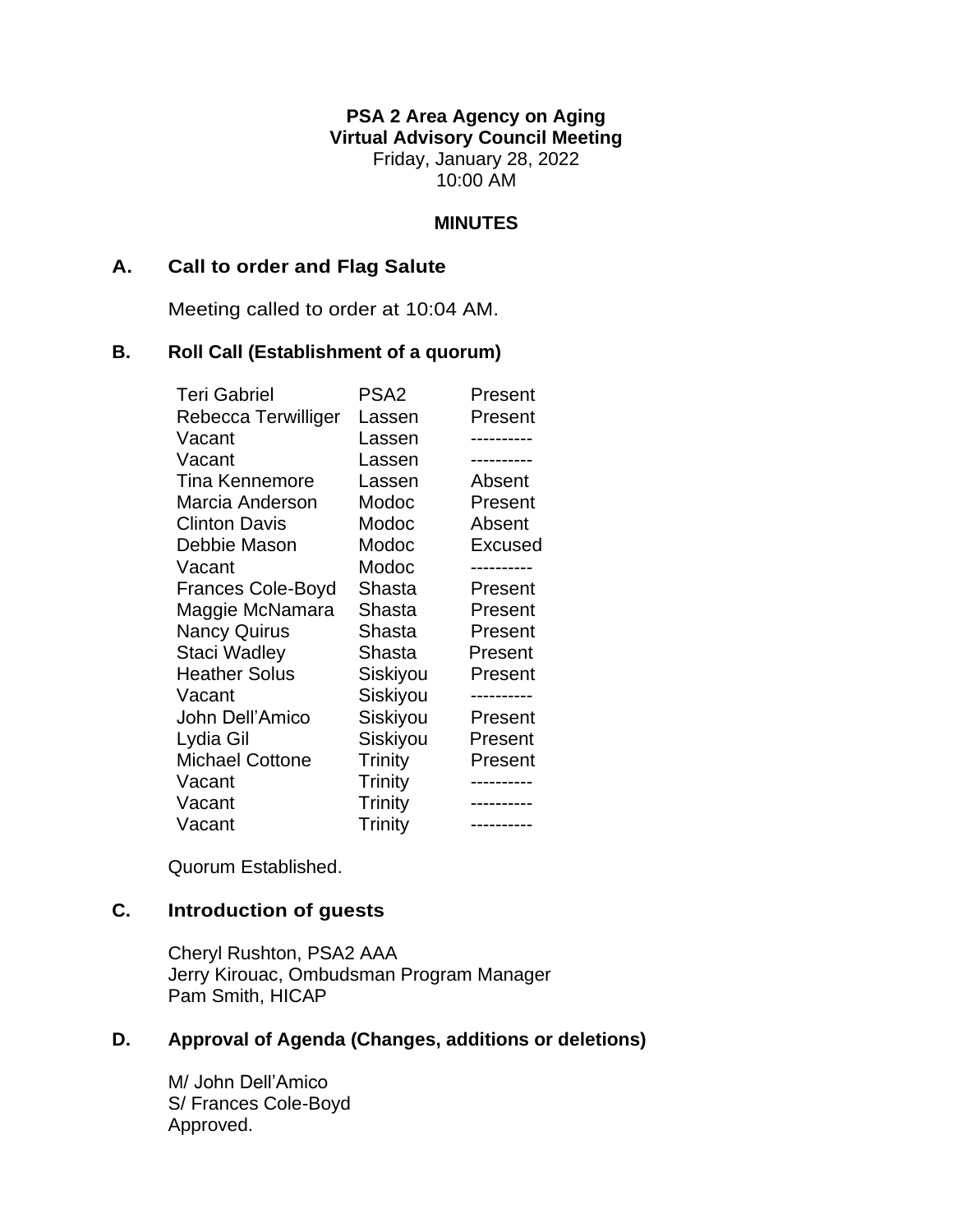# **E. Approval of Advisory Council Meeting Minutes – November 19, 2021**

Corrections – Page 2, Item G (Reports), Advisory Council Membership Report - Lassen has 2 vacancies, not 20. Page 3, Item G (Reports), Nutrition Report– Rebecca Terwilliger's update – "There application and recertification process for aged and disabled applicants is simplified." should be "The application and recertification process for aged and disabled applicants is simplified." Page 5, Item G (Reports), Director's Report (Update on Program Services during COVID-19 Pandemic), "We did received authorization to use funding for financial incentives for vaccination." should be "We did receive authorization to use funding for financial incentives for vaccination."

M/ John Dell'Amico S/ Marcia Anderson Approved as amended.

# **F. Open Session / Announcements**

(Opportunity to hear comments from the community and for announcements)

[John Dell'Amico left the meeting.]

Marcia – attended the virtual meeting by Passages on advocating for yourself in the hospital. Maggie is the contact for the slide presentation. The presenter, Kim Hawkins, is a retired RN and also affiliated with the Parkinson's Association of Northern California. She listed the chain of command in the hospital, how to move up the chain of command, work with administration, how to advise your family to work with the hospital. Maggie - If you go to passagescenter.org, under the Caregiver tab, we have Caregiver Corner. The presentations are recorded and are available there.

# **G. Reports:**

**Chairman's Report** – Nancy Quirus, Vice-Chair

• Update on Advisory Council Activities

Teri – This is where the Chairman would report out on attending the Executive Board meeting and any Advisory Council matters that were discussed there. Also, other activities related to the Advisory Council. The Executive Board does not meet until March.

• Advisory Council Membership Report

Vacancies in Lassen County (2), Modoc County (1), Siskiyou County (1), and Trinity County (3). Teri has been working on the Siskiyou vacancy. I met with the Siskiyou County MHSA Coordinator, who is interested in learning about the Advisory Council. We are working on fact sheet of Advisory Council duties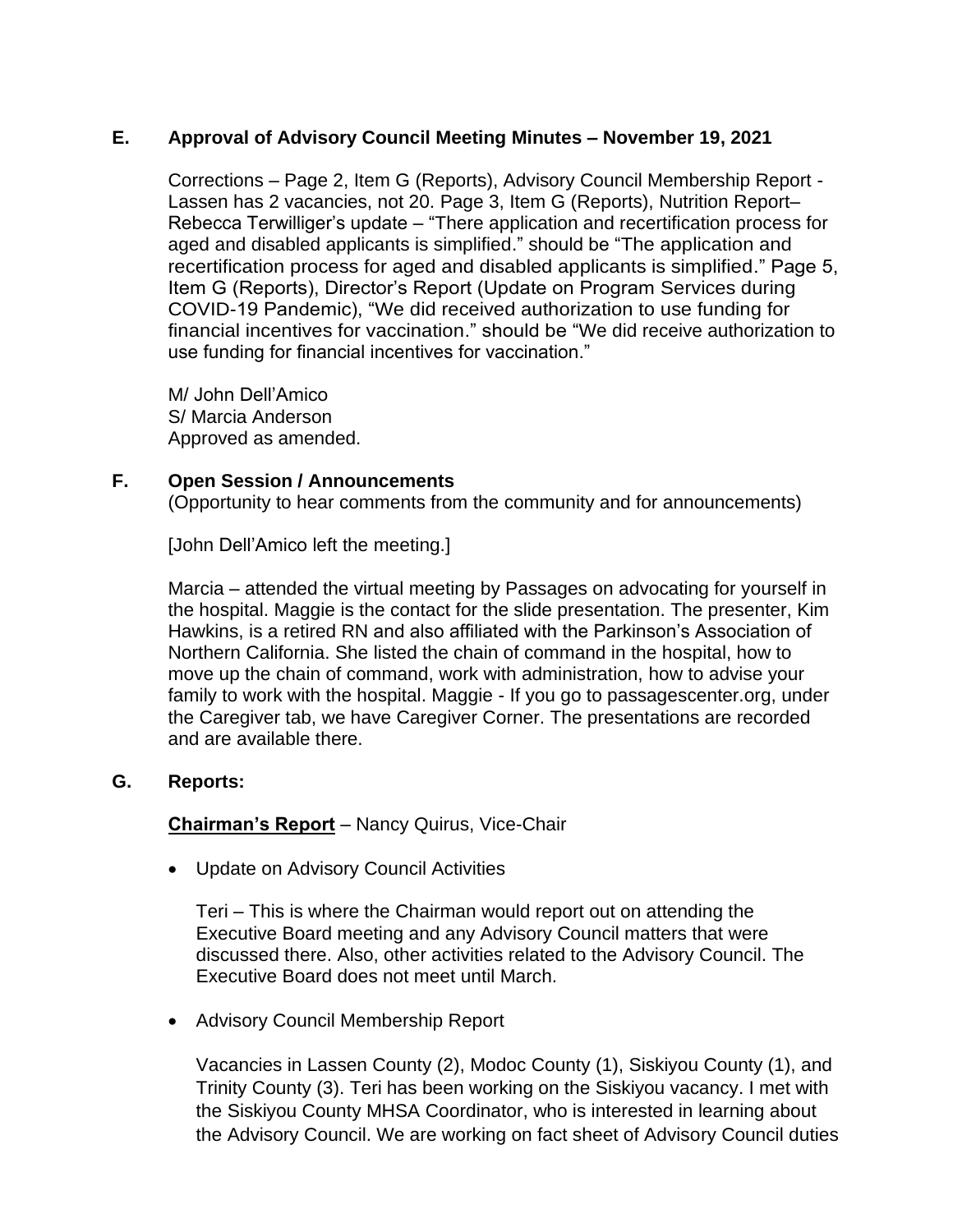and will be turning that into a newspaper ad for each of the counties with vacancies.

**TACC Report** – Nancy Quirus, Vice-Chair

• Update on Recent TACC Activities

December 14<sup>th</sup> meeting of TACC introduced the new CDA Director, Susan DeMarois. She talked about work on the Master Plan for Aging. She wants to make sure that CDA is a good steward of state and federal funds, and place a priority on No Wrong Door, with a focus on IT infrastructure. She was very engaged with TACC members.

TACC Vice-President Bobbie Wartson presented a statement of appreciation for Clinton Davis' years of service to TACC.

Karol Swartzlander discussed future meetings for TACC. Not sure if Bagley-Keene will allow for virtual meetings in the future. Could be a hybrid meeting model that would require some in-person meetings. PSA2 does not currently have a representative on TACC. Meetings are scheduled for February, May, September and December.

Carol Sewell is leaving TACC to work with the California Elder Justice Coalition. There is a website at elderjusticecal.org.

PSA2 member recruitment is a common challenge. Some PSAs are restructuring their goals and objectives due to decreased member participation.

Home Safe – Homeless prevention grant program is now statewide to all 58 counties, including the 60+ age group in Adult Protective Services. Placer County has an innovative program. They hired someone to do house calls to the Home Safe population to ensure that they receive health care.

Alive Ventures presentation highlighted the SCAN Foundation. Serves 55 million older Americans to codesign products that older adults use. They will pay older adults to work with creative design. There are programs to help with social and physical issues, fund new programs, or an avenue for anyone who wants to bring something to their program. The website is aliveventures.co.

Marcia will attend TACC in February. Teri – We will have nominations for Chair in April and the election in May or June. We will discuss to decide who on the Advisory Council will cover between February until we have a new Chair.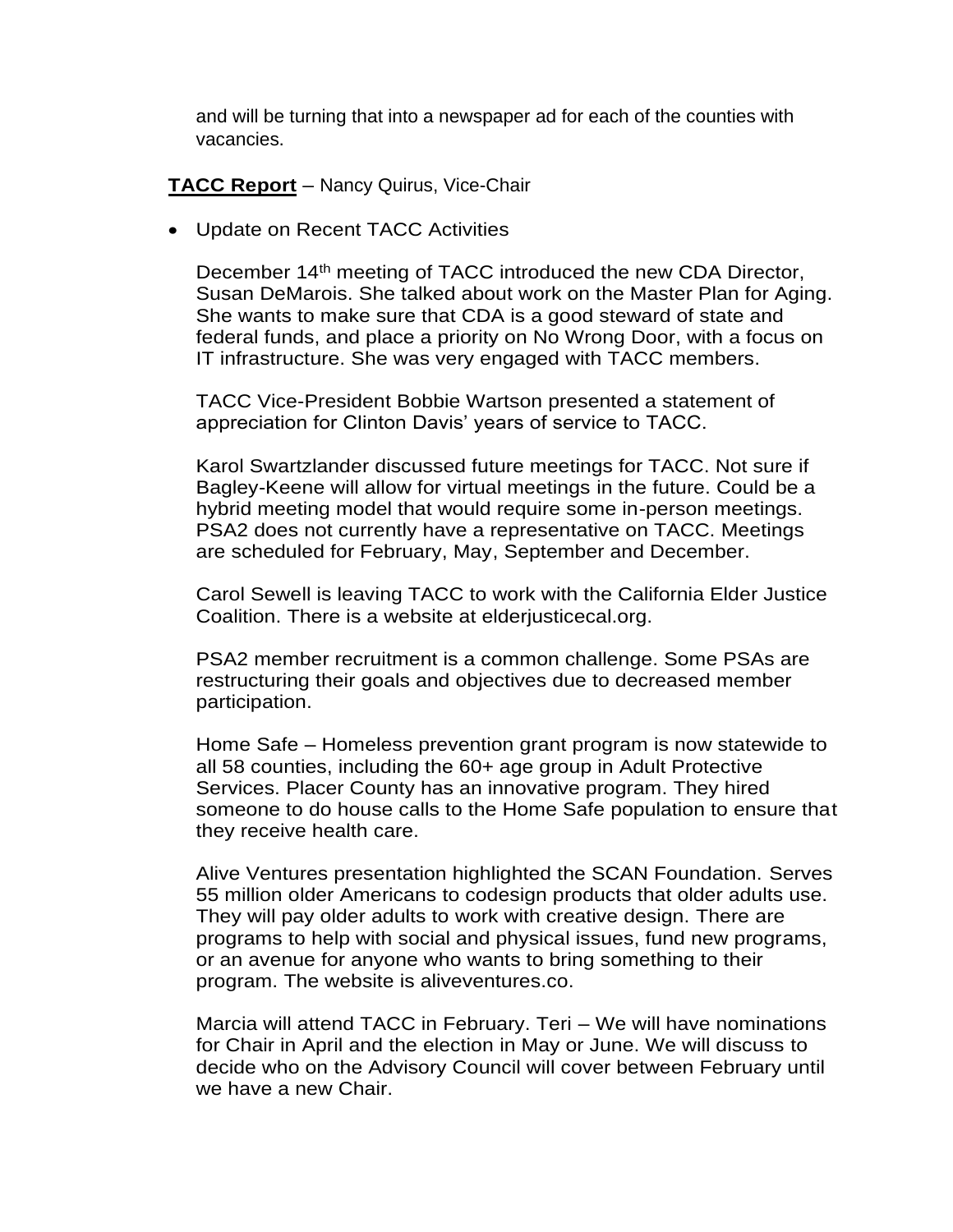# **CSL Report** – Teri Gabriel

• CSL Election Process

We still have two vacancies (Senator and Assembly member) for the California Senior Legislature. Applications are now available. It does not need to be a PSA2 Advisory Council Member. The Advisory Council does elect the representative. We are trying to recruit for this and have it running in the newspapers in the five counties. It is also posted on our Facebook page. Pleas help us get the word out on these CSL vacancies. Applications are due by March  $31<sup>st</sup>$ , then they go to the California Commission on Aging for review of criteria and sent for approval at the Advisory Council level. The application packet includes a ballot that requires at least 25 public signatures to be gathered. If you are interested in an election packet, please email Teri and Cheryl will get the packet out to you.

#### **Nutrition Report** – Nancy Quirus

• Update on CalFresh Healthy Living Program

Recent Winter Storms have resulted in the availability of replacement CalFresh food benefits. This is different from Disaster SNAP. This targets specific zip codes and allows CalFresh recipients to replace food lost due to specific incidents.

Lydia – At the Tulelake Family Resource Center, there is a new delivery program that people can sign up for before the 15<sup>th</sup>. Also, the new USDA supplemental benefits to the SNAP/EBT card. In January it was on the  $20<sup>th</sup>$  of the month that the additional benefits were added to the card. I also got a letter from Great Northern about a program to add more money to your energy assistance request.

Heather – The produce and protein boxes are through Great Northern and are available at all of the resource centers in Siskiyou County. They are doubling up using CDBG funding and USDA Commodities. There is a focus on shelf-stable foods (canned and dry foods). They are also trying to get produce and protein out to those folks to supplement the commodities.

Nancy – Protein is often missing form older adult's diets, so this is important. Is CDBG funding for food banks available for Trinity County? Heather – The individual jurisdiction has to apply for the Community Development Block Grant (CDBG) funding. It is a federal grant. It can be used for various needs – infrastructure, public service needs, etc.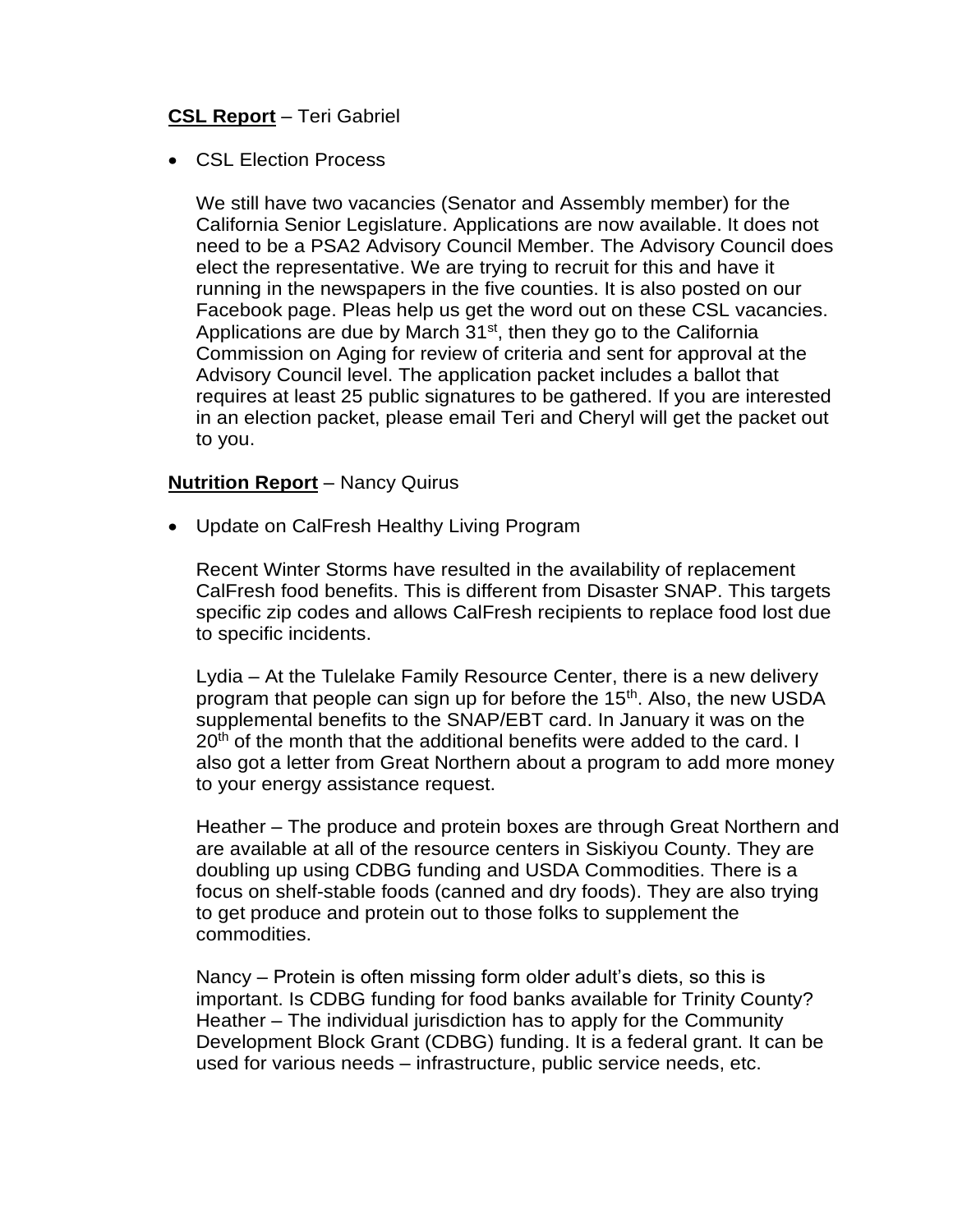Nancy – Bingocize is coming to Lassen, Modoc, Siskiyou, and Trinity County in mid to late February. It is already available in Shasta County. Be watching for more information to come. Staci – We are still in development on Bingocize. We are hoping to be able to use the iPads since we are not open.

Nancy – Food Assistance flyers are posted for the five counties so that older adults can connect with the nutrition sites and other food resources. The new project focuses on where older adults can receive prepared foods, whether it is an entire meal, or prepared foods that are available through some other organization. I'm counting on people in the five counties to provide input on where older adults can go for food resources in your county. During 2022-23, we will be expanding programming to two groups – tribal and veterans. I look forward to reaching out to members in the counties for Veteran and Tribal contacts in the counties.

### **Mental Health Services Act (MHSA) Report**

• Update on Each County's MHSA Services Activities

Nancy – There was a stakeholders meeting in January. I was not able to attend and have not seen the minutes. Teri – I attended the meeting in Shasta. The group was open to ideas for their Mental Health Services Act plan. I did acknowledge that we would like to see programs for older adults. In Shasta they have Project Hope that links older adults with school-age children for after-school activities, help with homework, etc. KIXE was going to apply for a grant for a suicide awareness campaign. Looking to see if other MHSA county programs are interested in participating. I should be hearing from one of their coordinators soon. In Siskiyou, they have a new MHSA Coordinator, Samantha Schlieter. She is very interested in hearing about how older adult population and how to include them in their plan. I mentioned the ideas about the KIXE suicide awareness in rural communities grant.

#### **Food Access Report** – Staci Wadley

• Update on Food Bank and Food Access Activity

We continue to work on providing meals in Trinity County. We are working on the contract now. We are having significant staffing issues due to illness.

Food Bank submitted a grant request for \$1.5M for capacity building. We are hoping that will be approved so that we can expand our food bank. There is a rural and remote grant that is part of ARPA and the \$5M that California received to assist with rural and remote access to food. We would like to hire a person to assess need and identify where the needs are and assist with outreach.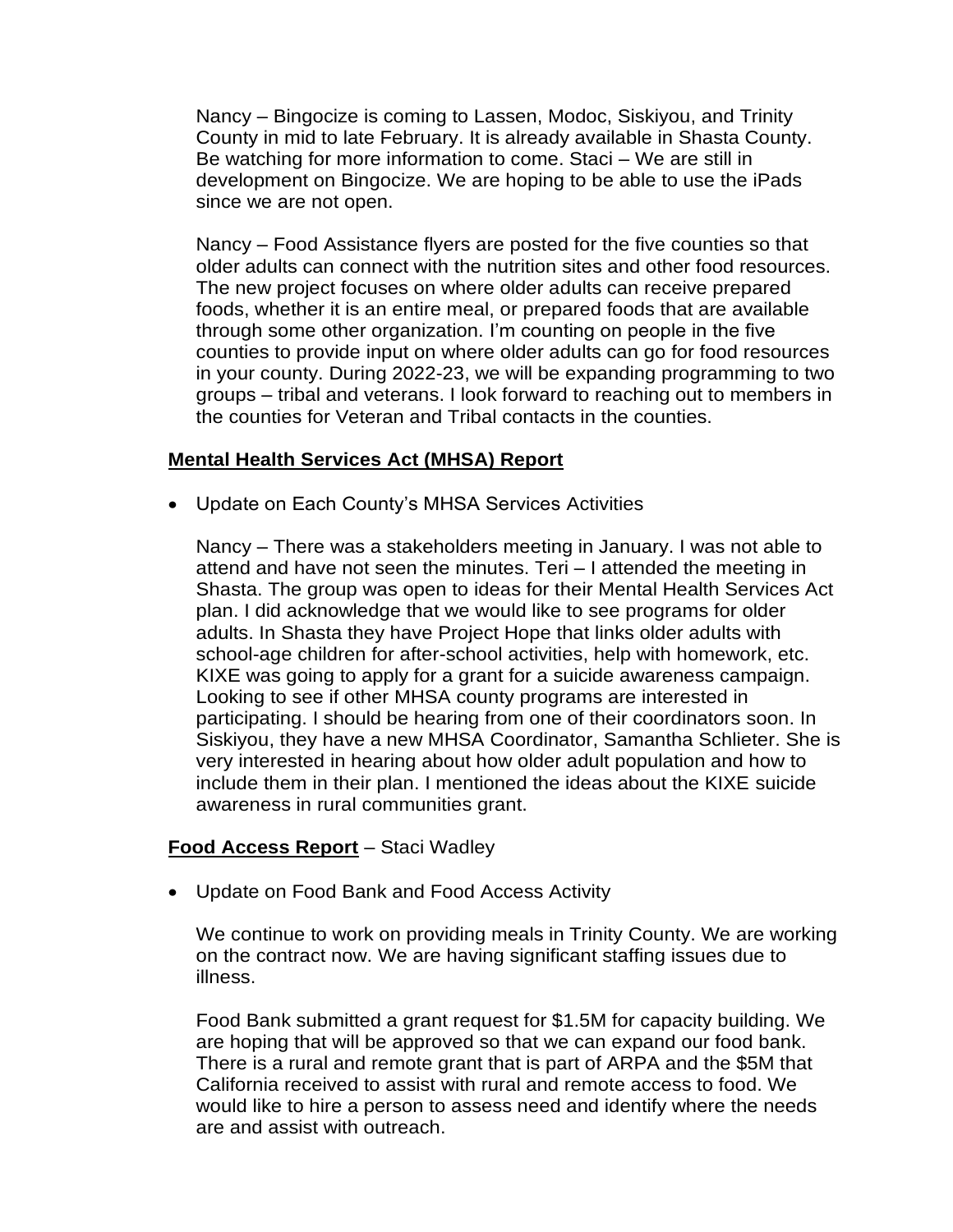Nancy – Are you still providing meals to senior housing. Staci – We are still providing meals to Mountain Vistas. Frances Cole-Boyd – There are still some glitches, but we are working it out. We have 28 meals right now. The food that is coming out is good.

Staci – We had a contract to provide meals for Project RoomKey, and the county handed that off to Shasta Community Health Center and we are now contracted with them to provide those meals. Project RoomKey provides a motel room for persons who are homeless and COVID-19 positive so that they can quarantine. We provide them with meals and food boxes.

--- 11:09 AM - Break 11:14 AM - Reconvene ---

# **Director's Report** – Teri Gabriel, Executive Director

• Update on Program Services during COVID-19 pandemic

Most service providers continue drive-up/pick-up. Home-delivered meals continue. No services have been interrupted. The providers have stepped up to ensure that services are provided.

HICAP office remains closed, providing counselling services by phone. Some in-person services as a case-by-case basis. We continue to work to fill alongtime vacancy. We are trying to fill a volunteer coordinator position, full-time, to work with the program volunteers and recruiting, certifying, and training volunteers. We are scaling back the newsletter. Pam – everybody should be getting a copy of the newsletter. If you are not, let me know. We are doing quarterly newsletters now instead of monthly. We will be covering the Medicare enrollment period in the next newsletter.

Jerry Kirouac is the Program Manager for Ombudsman. He started at the end of November. He was formerly an Ombudsman with the program. I am working with Jerry to fill Ombudsman II position that he vacated. The Ombudsman program continues to conduct in-person facility visits. CDA will provide opportunity for COVID test kits in Siskiyou County. This may expand to other counties. Jerry – If there is anything you need from me, please let me know.

Teri – Cheryl has a flyer from SCDD about COVID-19 Test Kit Pilot Project that provides 12 test kits. Results are uploaded to a portal. Contact is on the flyer.

Maggie – Do not have to be a caregiver to get the test kits. Can also get N95 masks, surgical masks, hand sanitizer, and wipes. They have a whole warehouse of supplies.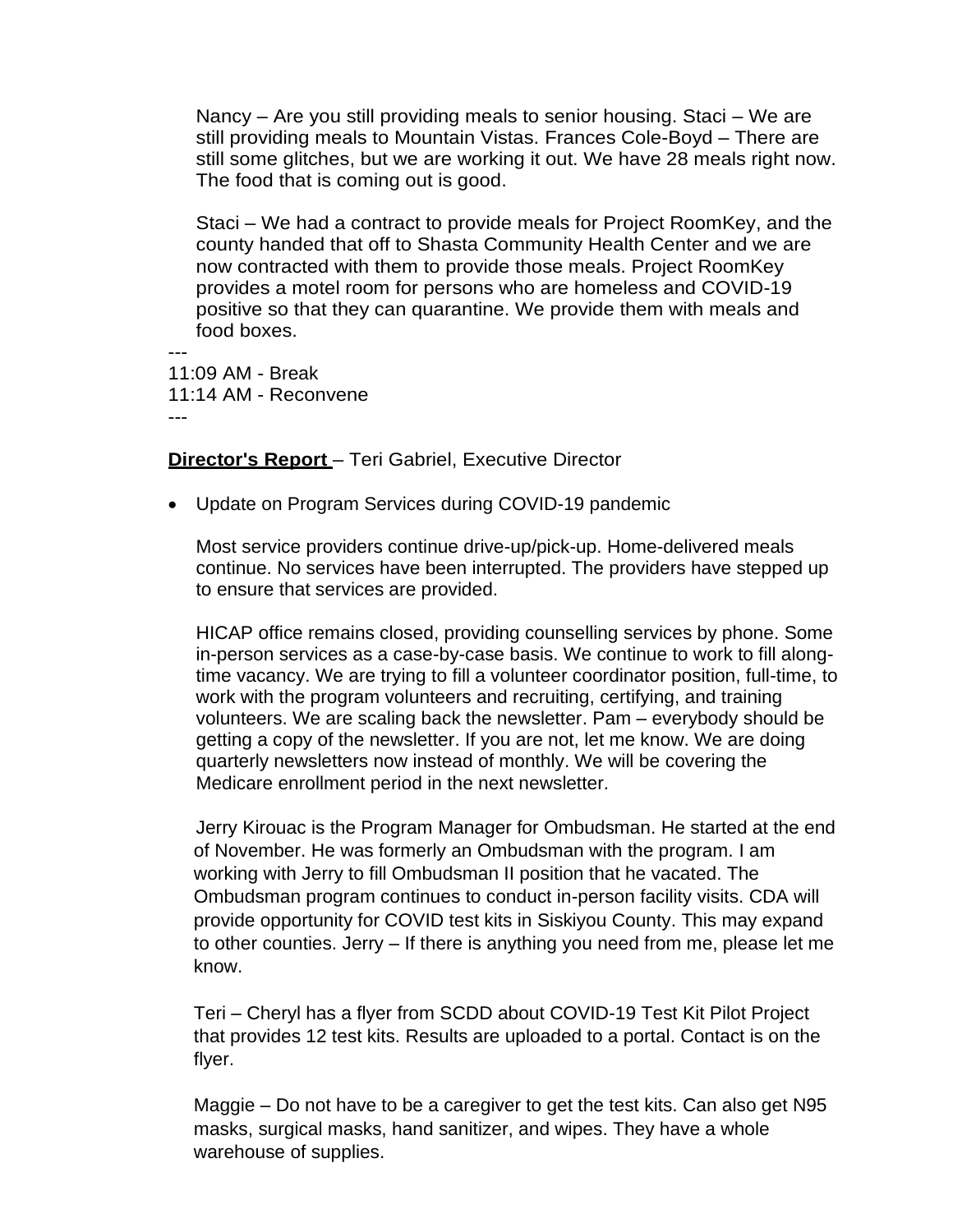• Update on PSA2 Direct Service Senior Nutrition Programs

Still trying to get the Trinity nutrition program going in the Weaverville area. Golden Age Center is still functioning through other means. We just had an orientation meeting with the new coordinator for that project, Richard Deshawn. He has some great ideas and is working on getting volunteers. Planning to provide a combination of hot and frozen meals through a partnership with the Church of the Nazarene and Dignity Health Connected Living. Routes are still to be determined. Location will be at the Church of the Nazarene.

Also looking at starting the nutrition program in Lassen County. Looking at a program that is used in PSA4, which is the Dine Around Town program that uses local restaurants to prepare meals to the state dietary guidelines. Still in the early planning stages. HHS Director is on board to provide some form of services to support the program, possibly by providing transportation to deliver meals. We are gathering data on what was provided by Lassen Senior Services so we can duplicate that effort. Lassen Senior Services is still in existence. As in Trinity, we will evaluate to determine what level of service we need. This approach has been very successful in PSA4, and the restaurants survived the pandemic due to this program. PSA2 contracts with a Registered Dietitian, who can convert the restaurant's menu to meet dietary guidelines. Right now, we are gathering information to present a comprehensive plan to the Executive Board.

• Update on PSA2 Program Services

Teri – Caregiver Support Books – Chicken Soup for the Caregivers Soul, Dementia Caregiver Guide, Alzheimer's & Dementia for Dummies, The Alzheimer's Disease Caregiver's Handbook. We reached out to libraries about interest to display these books and will also be reaching out to local book stores. Available at no cost, and we can ship them.

Dignity at Home Fall Prevention Program – Provides equipment to older adults and persons with disabilities of any age to keep them at home, prevent falls, and avoid institutionalization. Does not include walkers or canes, but does include transfer benches, shower benches, temporary grab bars, toilet seat risers, safety frames, and handheld shower sprays. Other equipment available. This round of funding ends March 2022. There will be a new round of funding in July 2022. We have had radio ads out at the local radio stations. We are also finalizing 30-second and 60-second commercials on KIXE. Andi was able to do a live interview on the local radio stations in Shasta County this week. We also mailed out flyers and information on program criteria. This program is state-funded, so there are income criteria. This will change next fiscal year because it will be OAA funding.

CHAT Program – Digital Divide - Coordinated through California Department of Aging. AT&T provided iPads to most AAAs in California. The goal is to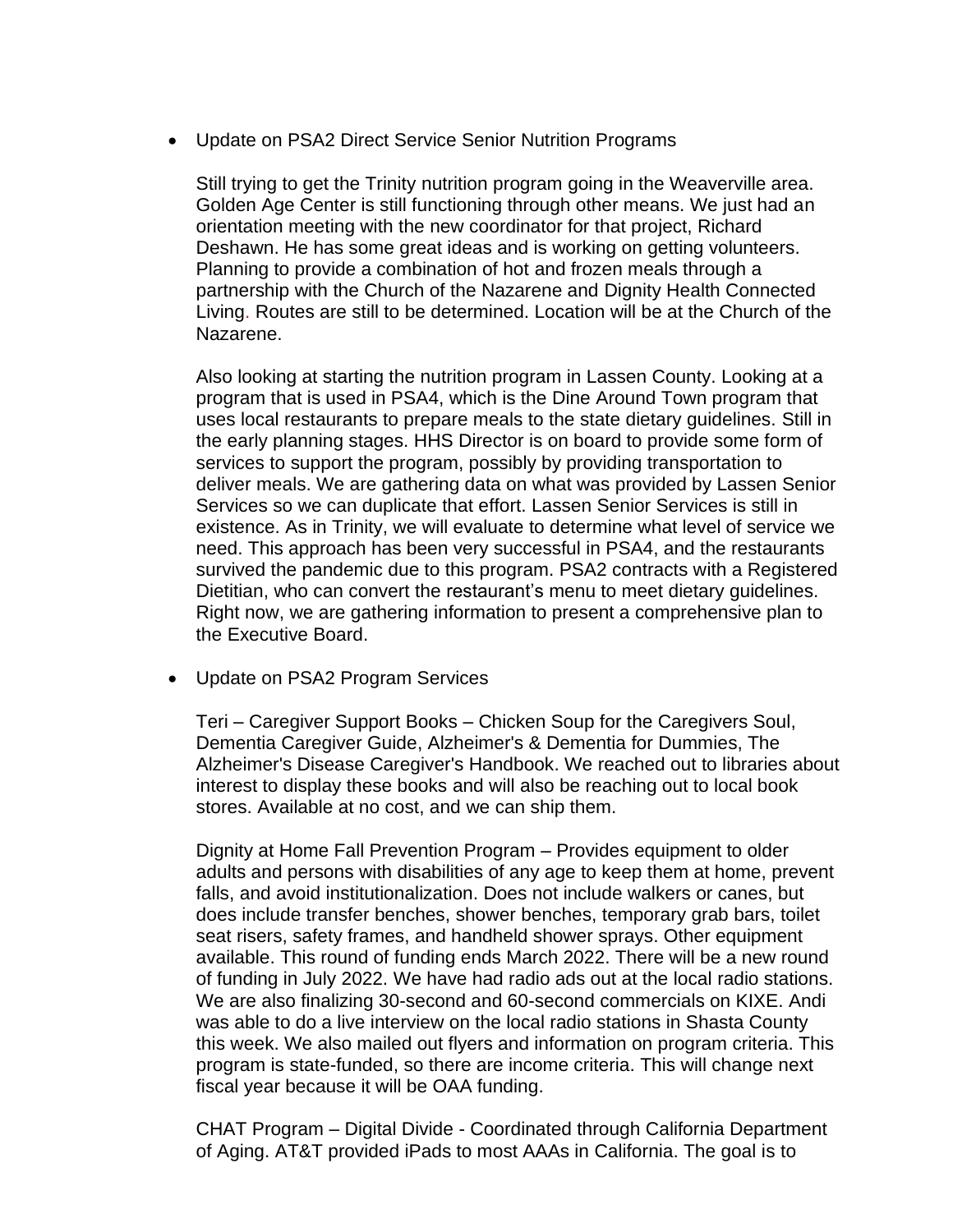connect an individual who is experiencing isolation during the pandemic. We are in possession of the iPads, but are still awaiting information on the technical assistance that accompanies the tablets. They will provide technical assistance to the older adult who is using it. We are waiting for the Department of Aging to identify a vendor. There are surveys that need to be completed by the participant. Participants need to be associated with an Older Americans Act program.

State Council on Developmental Disabilities (SCDD) – They have formed a Rural Master Plan for Aging Advisory Committee – Funded by the SCAN Foundation. Tasked with addressing needs of older adults in the Master Plan on Aging.

There were public town halls for the Master Plan on Aging related to the proposal to restructure AAAs. California Department on Aging will provide the results of the feedback in March.

We are continuing to use CARES Act funding on ways that nutrition programs can expand services. We met with all nutrition programs and provided information on programs and are waiting to receive feedback on how nutrition programs want to use funding to expand services to increase meals, provide supportive services, activity boxes, etc. We have seen some interest in bringing these to the nutrition programs.

• Other Agency Activity

Siskiyou Senior Ride-Thru – Provide bags of information with meals. We are looking to do this in other counties as well.

Rebecca Terwilliger – Most seniors have Medicare, but many do not realize that they can also apply for Medi-Cal so that they have additional coverage. Medi-Cal can also pay their Medicare premiums, which can save them over \$100 per month. Older Adult Expansion starts May 1, 2022 – Anyone over the age of 50 can be eligible to Medi-Cal. Starting July 1, 2022, the asset limits are going up significantly. Some resources are exempt, but others are counted, such as bank accounts, cash, vehicles. Asset limits are increasing from \$2,000/\$3,000 to over \$130,000, plus an additional \$65,000 for each additional family member. Pam Smith – HICAP – We are aware of these changes and educating our Medicare beneficiaries.

# **H. Discussion on FY 21/22 Area Plan Goals & Objectives Activities**

Discussion of postponing Item H due to time constraints. Teri – If there are going to be any changes to the Goals and Objectives, we have to have those changes in time for the Public Hearing on March 23rd.